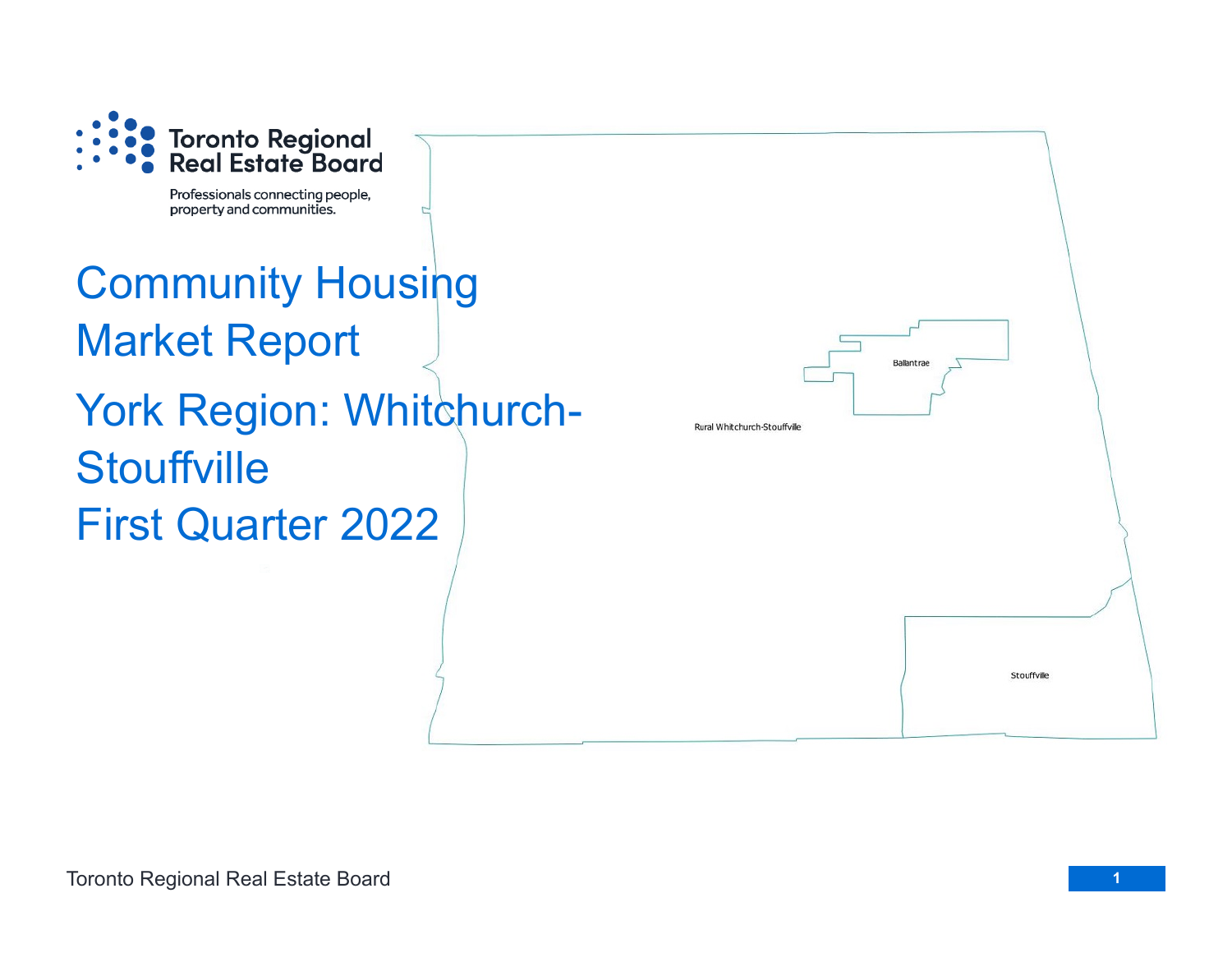## WHITCHURCH-STOUFFVILLE COMMUNITY BREAKDOWN SUMMARY OF EXISTING HOME TRANSACTIONS ALL HOME TYPES, FIRST QUARTER 2022

| <b>Community</b>             | <b>Sales</b> | <b>Dollar Volume</b> | <b>Average Price</b> | <b>Median Price</b> | <b>New Listings</b> | <b>Active Listings</b> | Avg. SP/LP | Avg. DOM |
|------------------------------|--------------|----------------------|----------------------|---------------------|---------------------|------------------------|------------|----------|
| Ballantrae                   |              | \$19,422,800         | \$1,765,709          | \$1,552,000         | 27                  |                        | 108%       |          |
| Rural Whitchurch-Stouffville | 35           | \$105.552.681        | \$3,015,791          | \$2,218,000         | 60                  |                        | 100%       | 29       |
| Stouffville                  | 149          | \$212,219,730        | \$1,424,293          | \$1,390,000         | 312                 | 78                     | 115%       |          |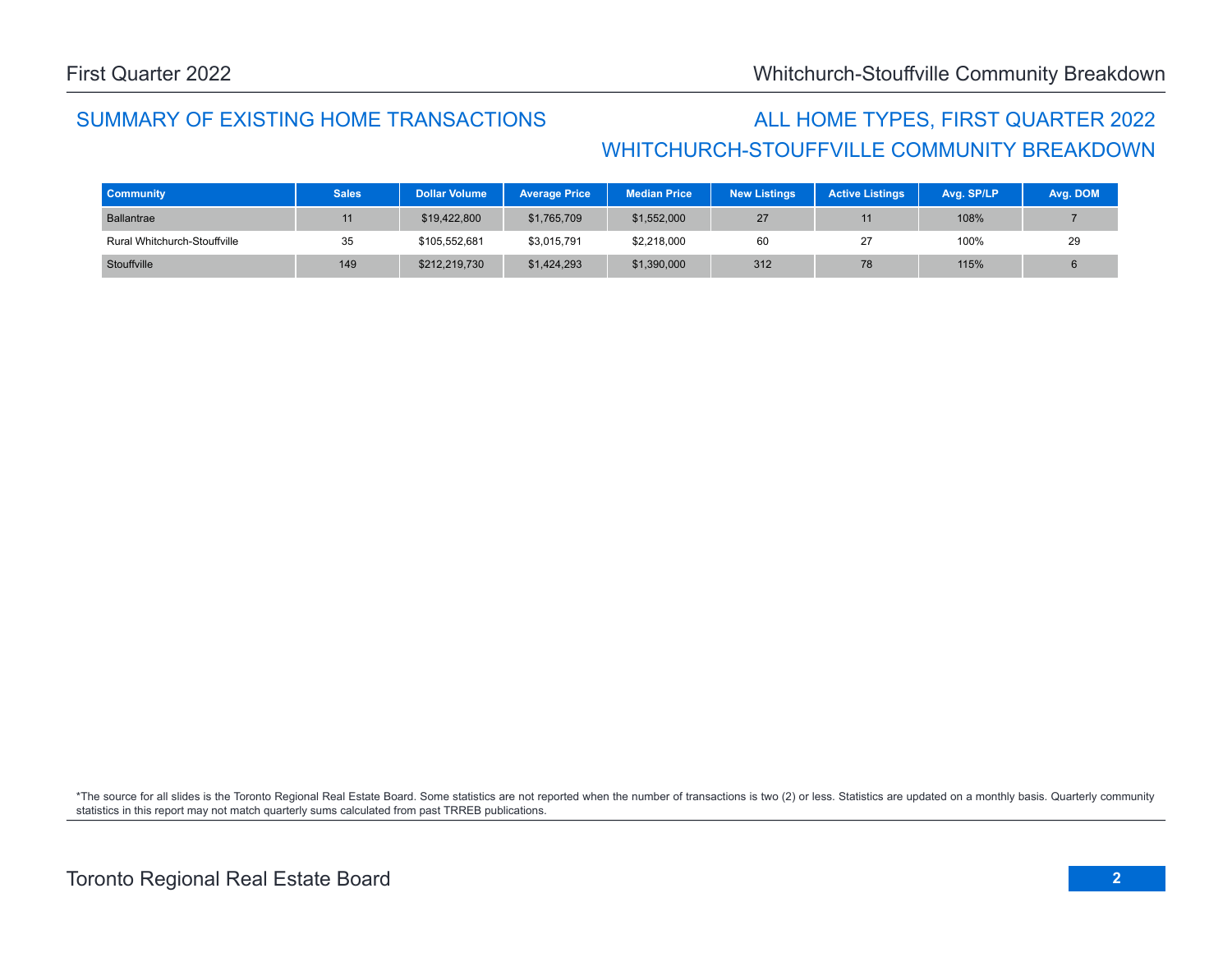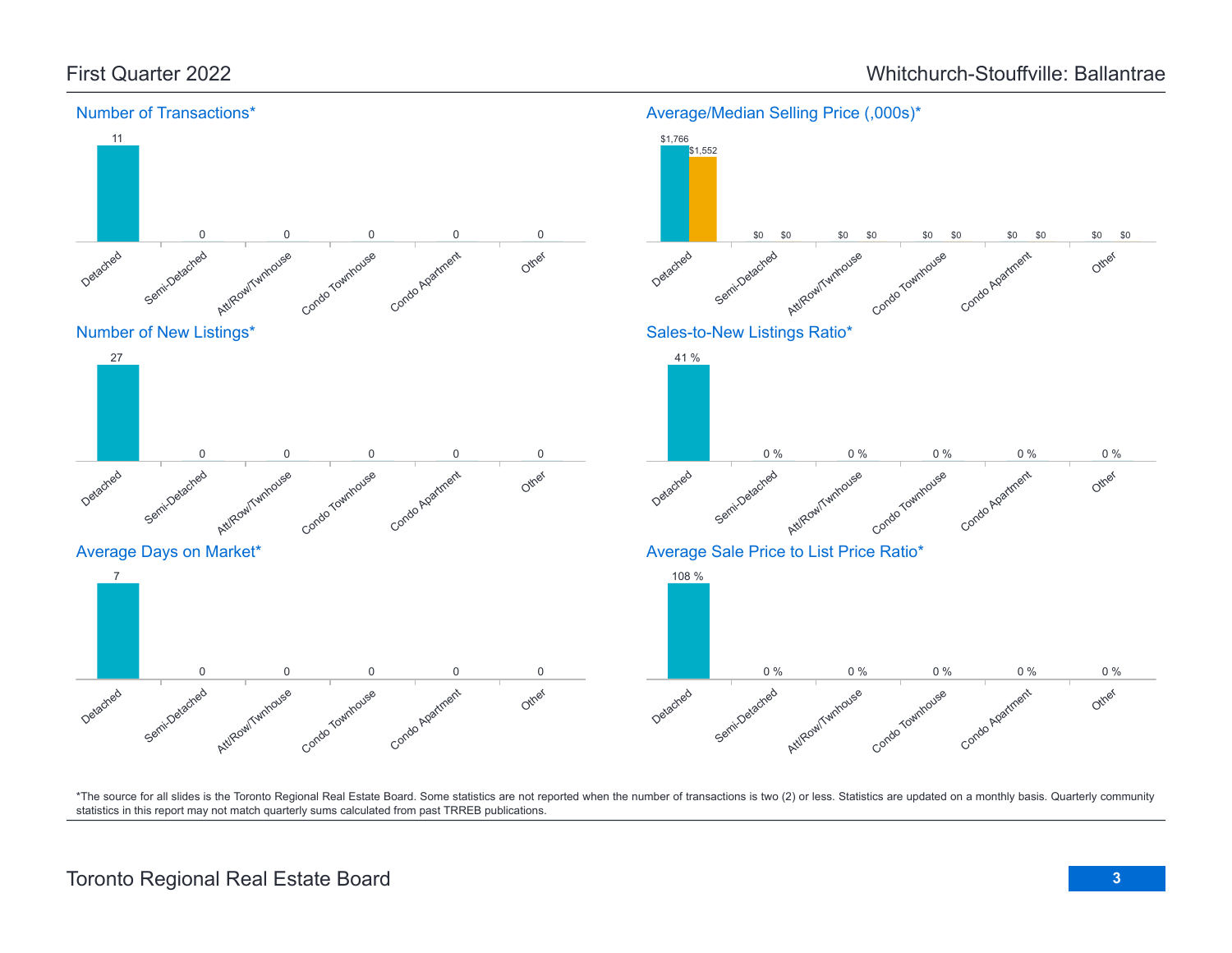